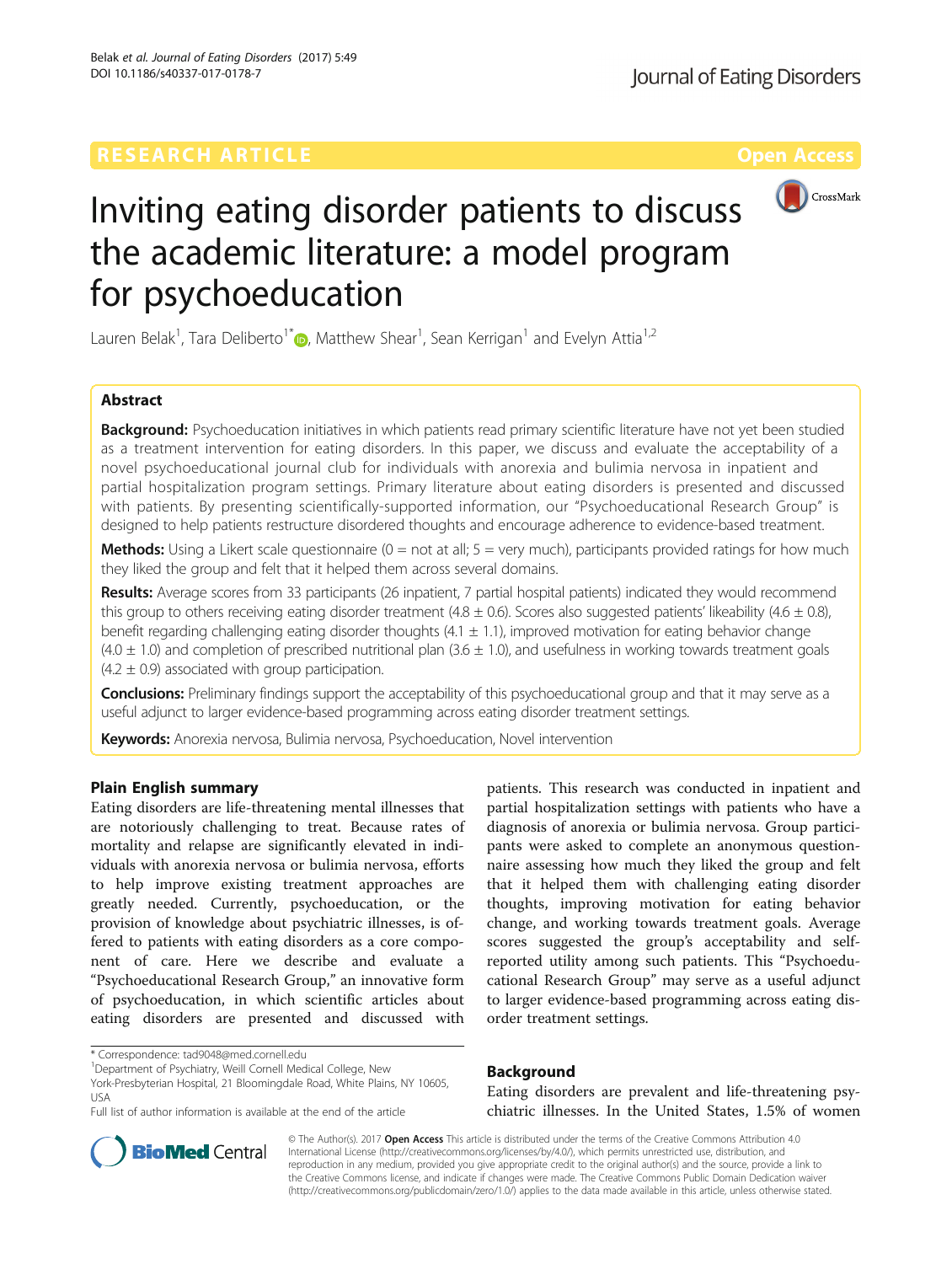are diagnosed with bulimia nervosa (BN) and 0.9% with anorexia nervosa (AN) at some point during their lifetime [\[1](#page-5-0)]. Standardized mortality ratios are as high as 5.86 for AN and 1.93 for BN [\[2](#page-5-0)], and as many as 30– 50% of patients with AN or BN relapse after reaching partial remission [\[3](#page-5-0), [4](#page-5-0)]. Given the severity and chronicity of these disorders, improvements to existing treatment approaches are sorely needed.

Reluctance to pursue or complete treatment among patients with eating disorders is common [\[5](#page-5-0)–[8](#page-5-0)] and may help explain the reduced efficacy of current modalities. For instance, some patients may view engaging in eating disorder behaviors as a way to reduce anxiety or gain control, others may have limited motivation for change, and still others may be wary of therapeutic interventions [[9, 10](#page-5-0)]. Further, many people with eating disorders have limited insight into their illness's severity, and/or have anosognosia, a severe and unintentional unawareness or denial of their illness [\[11](#page-5-0)]. Because of this inability to perceive neither psychological nor medical problems, many with eating disorders do not seek treatment [\[10](#page-5-0)].

While treating anorexia and bulimia nervosa can be challenging, cognitive behavioral therapies have been effective in the treatment of adult patients with BN, and demonstrate some efficacy for patients with AN [[12](#page-5-0)–[15](#page-5-0)]. A core component of these approaches is to offer patients psychoeducation, or information about their psychiatric illnesses, in order to help them modify the maladaptive cognitions and behaviors that maintain their disorders [[12, 14](#page-5-0)]. Psychoeducational initiatives have been beneficial in the treatment of other psychiatric illnesses, such as depression [\[16](#page-5-0)], and have shown promise among eating disorder populations. For instance, Andrewes et al. discovered that outpatients with AN or BN who received a computer-presented health education package had significant improvements in their knowledge and attitudes towards their disorder when compared to the placebo group [\[17](#page-5-0)]. Additionally, Tatham et al. found four sessions of pretreatment psychoeducation helped to reduce bulimic patients' unhealthy eating attitudes [\[18](#page-6-0)]. Structured treatments, such as inpatient and partial hospitalization programs, provide a variety of group therapies and activities that may incorporate psychoeducational elements; however, such psychoeducation is often presented as a broader summary of relevant medical information or research. To our knowledge, formal psychoeducation that exposes patients to primary literature first-hand has not been studied in these settings.

Here we sought to describe and evaluate a psychoeducational journal club group in which eating disorder related research articles are discussed with inpatients and outpatients with AN or BN. Topics such as the medical complications of eating disorders, the resolution of these complications with treatment, and the predictors of treatment outcomes are presented and openly talked about with patients. Journal clubs are used in academic teaching settings to help graduate and professional students become more familiar with advanced literature in their particular field. Our Psychoeducational Research Group is analogous, as patients who are directly affected by eating disorders should have access to and be educated in research pertinent to their illnesses. It is our understanding that a formal, ongoing group of this nature has never been offered nor evaluated in the treatment of eating disorders.

In this paper, we discuss a preliminary and exploratory investigation of this novel intervention offered in the context of multi-modal structured programs for the treatment of severe eating disorders. We hypothesized that patients would consider this group acceptable, and find that it is helpful for challenging eating disorder thoughts, improving motivation for eating behavior change, and working towards treatment goals.

## Method

This project was reviewed and accepted by the Office of Research Integrity of the Institutional Review Board at Weill Cornell Medical College.

## Procedures

## **Participants**

Group participants were patients who met DSM5 criteria for either AN or BN [[19\]](#page-6-0). Participants were receiving treatment at either the inpatient or partial hospitalization program for eating disorders at New York-Presbyterian Hospital. A total of 40 adults were admitted to the inpatient unit during the study period and 26 participated in this Psychoeducational Research Group study. Of the ten partial hospitalization patients admitted to the program, seven participated. During the study period, 93% of  $(n = 37)$  patients admitted to the inpatient unit identified as female and 7% ( $n = 3$ ) identified as male. All ten patients admitted to the partial hospitalization program identified as female at the time of the study. Those who had been diagnosed by the clinical team with a severe cognitive impairment or other severe psychiatric illness (i.e. psychotic disorder) were excluded from this study.

## Group design

Weekly, hour-long Psychoeducational Research Group sessions are scheduled as part of the specialized eating disorder inpatient and partial hospitalization programs at NewYork-Presbyterian Hospital in White Plains, New York. Programming at both the inpatient and partial hospitalization levels of care is aimed at decreasing eating disordered behavior through behavioral management,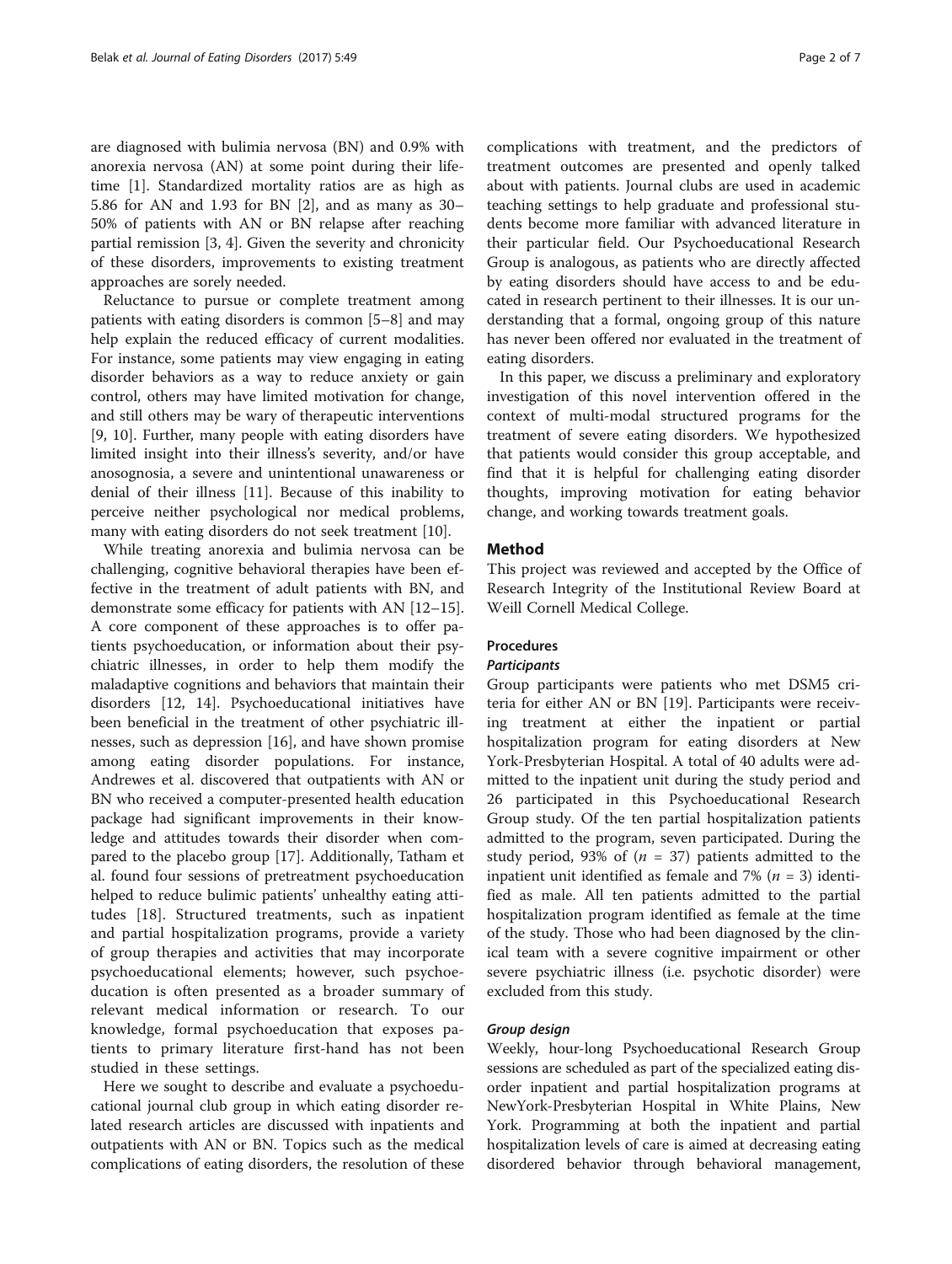nutritional rehabilitation, and cognitive behavioral therapy. On average, approximately 13% of patients receiving treatment on the inpatient unit have been involuntarily admitted. The average length of stay for patients who are receiving treatment for an eating disorder on the inpatient unit is approximately  $12.6 \pm 8.8$  days and  $31.6 \pm 27.6$  days for the partial hospitalization program. At both levels of care, enrollment in the Psychoeducational Research Group is rolling, with participants joining on admission and leaving upon discharge.

At the beginning of each Psychoeducational Research Group, patients are provided with copies of a published research article (See Table 1 for examples). The article is selected by research and clinical staff based on the most common concerns expressed by the patients during rounds over the prior week. Patients are given at least 15 min to review the article and up to 30 min for longer and/or more challenging material. They are reminded that primary literature can be challenging to read and digest, and are encouraged to do their best. They are assured that the

information will be clarified and their questions will be answered during a subsequent open discussion of the paper. While patients are reading, a group leader writes out bullet points of the article's research question, method, and study results on a demonstration board. The group leader then presents the research to the patients, directs their attention to the article's tables and graphs, and fields questions from the audience. The group is then open to discussion during which patients may comment, ask further questions, and raise concerns that the leader can address.

Over the course of a patient's enrollment in Psychoeducational Research Group, the group leader seeks to achieve four primary goals. First, the leader provides patients with objective facts to help them challenge cognitive distortions (e.g., that consistent intake or consumption of fat will lead to immediate body changes) [\[20\]](#page-6-0). Second, the leader works to improve patients' insight into the gravity of their conditions and combat anosognosia by explaining how eating disorders can disturb organ systems. Third, the leader elucidates with concrete evidence how many of the

Table 1 A list of clinical topics and corresponding research articles presented during the Psychoeducational Research Group, in no particular order

| Medical Complications of Anorexia and Bulimia<br>Nervosa             | · Minnesota starvation experiment [Kalm & Semba, 2005]<br>• Cardiac complications of eating disorders [Casiero & Frishman, 2006]<br>• Medical complications associated with purging [Forney, Buchman-Schmitt, Keel & Frank 2016]<br>· Osteoporosis and bone loss in eating disorders [Zipfel et al., 2001; Olmos et al., 2010]<br>· Endocrine abnormalities [Misra & Klibanski, 2014]<br>• Cerebral atrophy in anorexia nervosa [Roberto et al., 2011]<br>• Neuropsychological functioning deficits in the context of starvation [Laessle et al., 1990;<br>Moser et al., 2003]<br>• Delayed gastrointestinal transit in anorexia nervosa and bulimia nervosa [Kamal et al., 1991]<br>• Reduced interoceptive awareness in patients with AN [Pollatos et al., 2008]<br>• Negative effects on mood when dietary fat intake is reduced [Wells et al., 1998]<br>· Electrolyte and acid-base abnormalities associated with purging behaviors [Mehler & Walsh., 2016]<br>• Medical complications of laxative abuse [Mitchell & Boutacoff., 1986] |
|----------------------------------------------------------------------|--------------------------------------------------------------------------------------------------------------------------------------------------------------------------------------------------------------------------------------------------------------------------------------------------------------------------------------------------------------------------------------------------------------------------------------------------------------------------------------------------------------------------------------------------------------------------------------------------------------------------------------------------------------------------------------------------------------------------------------------------------------------------------------------------------------------------------------------------------------------------------------------------------------------------------------------------------------------------------------------------------------------------------------------|
| Improvement in Medical Complications Over<br>the Course of Treatment | · Improvement in sleep patterns with weight restoration for patients with AN [Lacey et al., 1976]<br>· Reversal of structural brain abnormalities after long-term recovery from AN and BN [Wagner et al., 2006]<br>• Normalization of delayed gastric emptying during refeeding in patients with AN [Robinson et al.,<br>1988; Rigaud et al., 1988]<br>· Improvement in levels of depression and anxiety during re-nourishment patients with ED's<br>[Sala et al., 2011]<br>• Neuropsychological functioning deficits resolve with inpatient treatment [Moser et al., 2003]                                                                                                                                                                                                                                                                                                                                                                                                                                                                |
| Efficacy of Treatment                                                | • Efficacy of exposure therapy for improving eating behavior [Steinglass et al., 2014]<br>· Improvement of body image disturbances during weight recovery in AN [Sala et al., 2012]<br>• The brain is not static: how neuroplasticity underlies recovery [Kays et al., 2012]<br>· Improvements in quality of life with symptom remission and recovery [Mitchison et al., 2016]                                                                                                                                                                                                                                                                                                                                                                                                                                                                                                                                                                                                                                                             |
| Predictors of Treatment Outcome                                      | · Role of motivation and readiness for change on reduction in eating disorder symptoms<br>[Ålgars et al., 2015;, Bewell & Carter, 2008]<br>· Baseline predictors of better outcomes and time to remission [Vall & Wade, 2016; Clausen, 2008]<br>· Diet energy density and diet variety during treatment are predictors of long-term treatment<br>outcome [Schebendach et al., 2008]                                                                                                                                                                                                                                                                                                                                                                                                                                                                                                                                                                                                                                                        |
| Rationale Behind Treatment Approach                                  | · Importance of consistent intake in breaking the restrict, binge, purge cycle [Ellison et al., 2016]<br>• A literature review of nutritional rehabilitation in anorexia nervosa and its implications for<br>treatment [Marzola et al., 2013]<br>• How increased resting energy expenditure necessitates caloric increases for appropriate weight<br>gain in patients with AN [Obarzanek et al., 1994; Van wymelbeke et al., 2004]<br>· Short and long term efficacy of CBT in the treatment of bulimia nervosa [Bailer et al.,2004]<br>• Efficacy of CBT for the management of anxiety, mood, personality and eating disorders<br>[Hoffman et al., 2012]                                                                                                                                                                                                                                                                                                                                                                                  |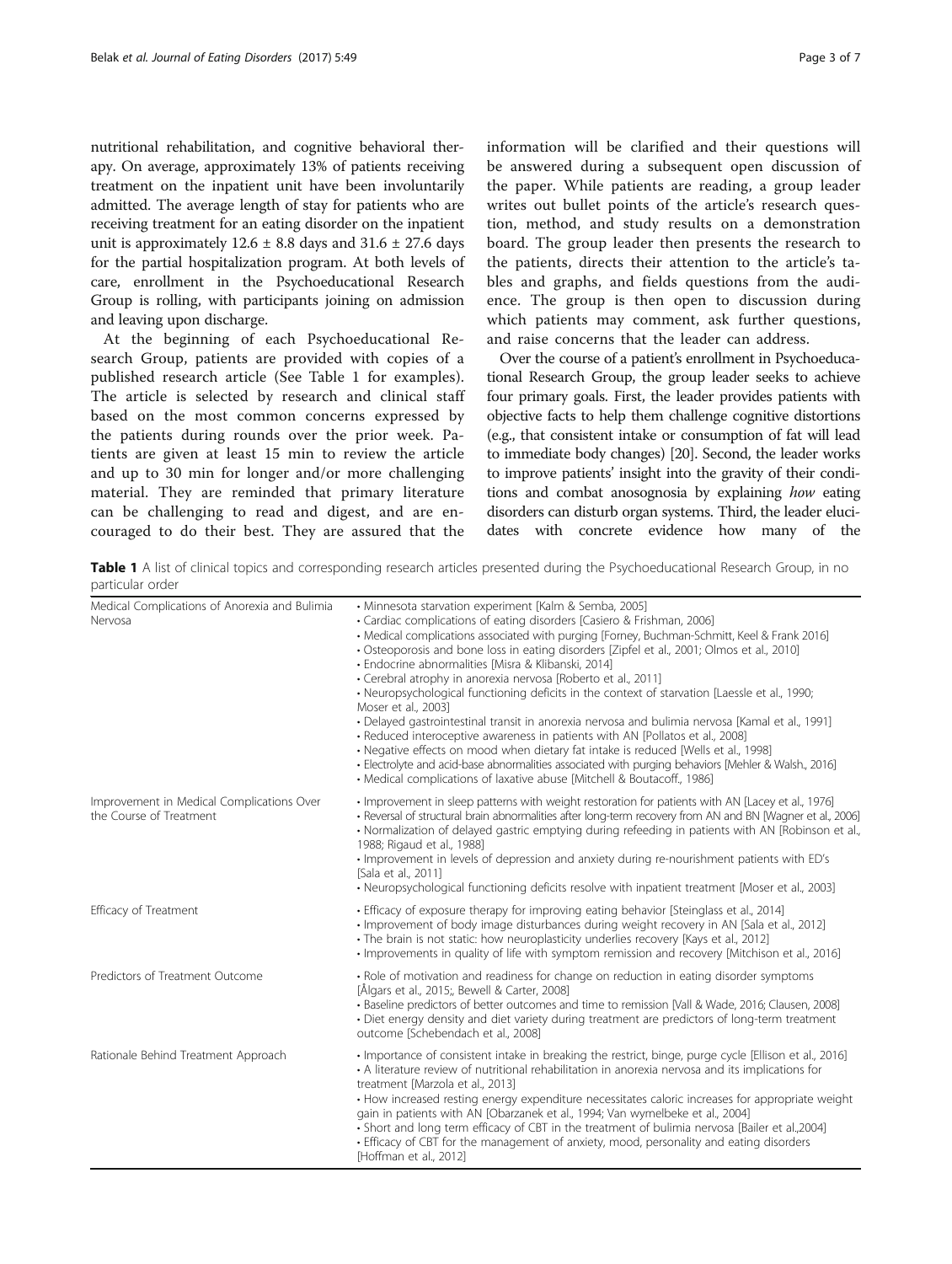complications associated with eating disorders (e.g. depression, gastroparesis, body image disturbances, cognitive decline etc.,) can resolve with treatment. Finally, by discussing the determinants of long-term treatment outcome, the leader helps patients identify their own obstacles in recovery in order to promote their future success in treatment.

## Group assessment

Prior to admission to the inpatient or partial hospitalization at NewYork-Presbyterian Hospital, patients with AN or BN were informed by clinical staff that they may voluntarily participate in anonymous program evaluation questionnaires over the course of their hospitalization. As part of these assessments, eligible participants who attended the Psychoeducational Research Group for the first time were asked if they would be willing to complete the "Psychoeducational Group Questionnaire," which assesses the favorability and usefulness of the group. Participants completed the survey following this first experience and within the first week of their admission.

The "Psychoeducational Group Questionnaire" was written for the purposes of this study. The seven-question assessment was designed de novo specifically to aid the journal club leader in developing this group and investigating its impact. Using a Likert scale  $(0 = not at all;$  $5$  = very much), the measure assesses likeability, utility in challenging negative eating disorder thoughts and working towards treatment goals, and level of motivation to change eating disorder behaviors and complete prescribed meal plan associated with group participation (see Table 2). The questionnaire also assesses whether patients would recommend the group to other patients receiving treatment for an eating disorder, and open-endedly how the group could be improved. All questionnaires were collected devoid of identifiable information.

Press Ganey patient satisfaction survey scores were also assessed for the designated study period to serve as a basis of comparison for patients' experience with the Psychoeducational Group in particular. Over the past 30 years, Press Ganey has served as a strategic partner to nearly 10,000 health care organizations; offering patient experience surveys that combine required Hospital Consumer Assessment of Healthcare Providers and Systems questions with scientifically-developed patientcentered inquires. These assessments provide a comprehensive view of the patient experience to help health care organizations improve patient satisfaction across all levels of care. The Press Ganey surveys that measure patients' general satisfaction with group programming on the inpatient unit and group therapy in the partial hospitalization program are provided here.

## Results

While this group was established in the spring of 2015, its evaluation was conducted with 33 consecutively admitted group participants (26 inpatient, 7 partial hospital patients) who were admitted between February 2nd 2017 and April 26th 2017 to either the inpatient or partial hospitalization programs for eating disorders at NewYork-Presbyterian Hospital. Results of participants' responses to the "Psychoeducational Group Questionnaire" are depicted in Table 2.

Because no identifiable information was collected from this sample of 33 Psychoeducational Research Group participants, ratings provided on the Psychoeducational Group Questionnaire could not be matched with Press Ganey surveys. However, to gauge general satisfaction among patients treated in the inpatient partial hospitalization settings, Press Ganey survey scores were collected from 31 inpatients and ten partial hospitalization program patients admitted during the study period, between February 2017 and April 2017. Notably, not all patients who completed Press Ganey surveys participated in this study. Further, not all patients admitted to the inpatient unit completed Press Ganey surveys. A total of 40 patients were admitted to the inpatient unit during the study period and 31 completed Press Ganey surveys. All ten partial hospitalization patients admitted to the program during the study period completed Press Ganey surveys. On a scale of 0 to 100, inpatients' mean satisfaction with their overall treatment experience was  $74.3 \pm 7.8$ , and  $72.6$ ± 9.3 for the inpatient program's activities. Partial hospitalization patients' average satisfaction rating of the program's group therapy was  $77.5 \pm 24.9$ . Extrapolating from the five-point scale from the first item of Table 2 regarding patient satisfaction with the Psycheducational

**Table 2** Average scores of patients' responses to Psychoeducational Research Group feedback survey

| Assessment Question                                                                          | Average Score Response ( $N = 33$ ) |
|----------------------------------------------------------------------------------------------|-------------------------------------|
| How much do you like this group?                                                             | $4.6 \pm 0.8$                       |
| How much does this group help you in challenging negative eating disorder thoughts?          | $4.1 \pm 1.1$                       |
| How much does this group motivate you to change eating disorder behaviors?                   | $4.0 \pm 1.0$                       |
| How much does this group motivate you to complete your caloric prescription?                 | $3.6 \pm 1.0$                       |
| How useful has this group been in helping you work towards your treatment goals?             | $4.2 + 0.9$                         |
| Would you recommend this group to other patients receiving treatment for an eating disorder? | $4.8 + 0.6$                         |
| $\blacksquare$                                                                               |                                     |

Responses were assessed using a Likert scale ( $0 =$  not at all;  $5 =$  very much)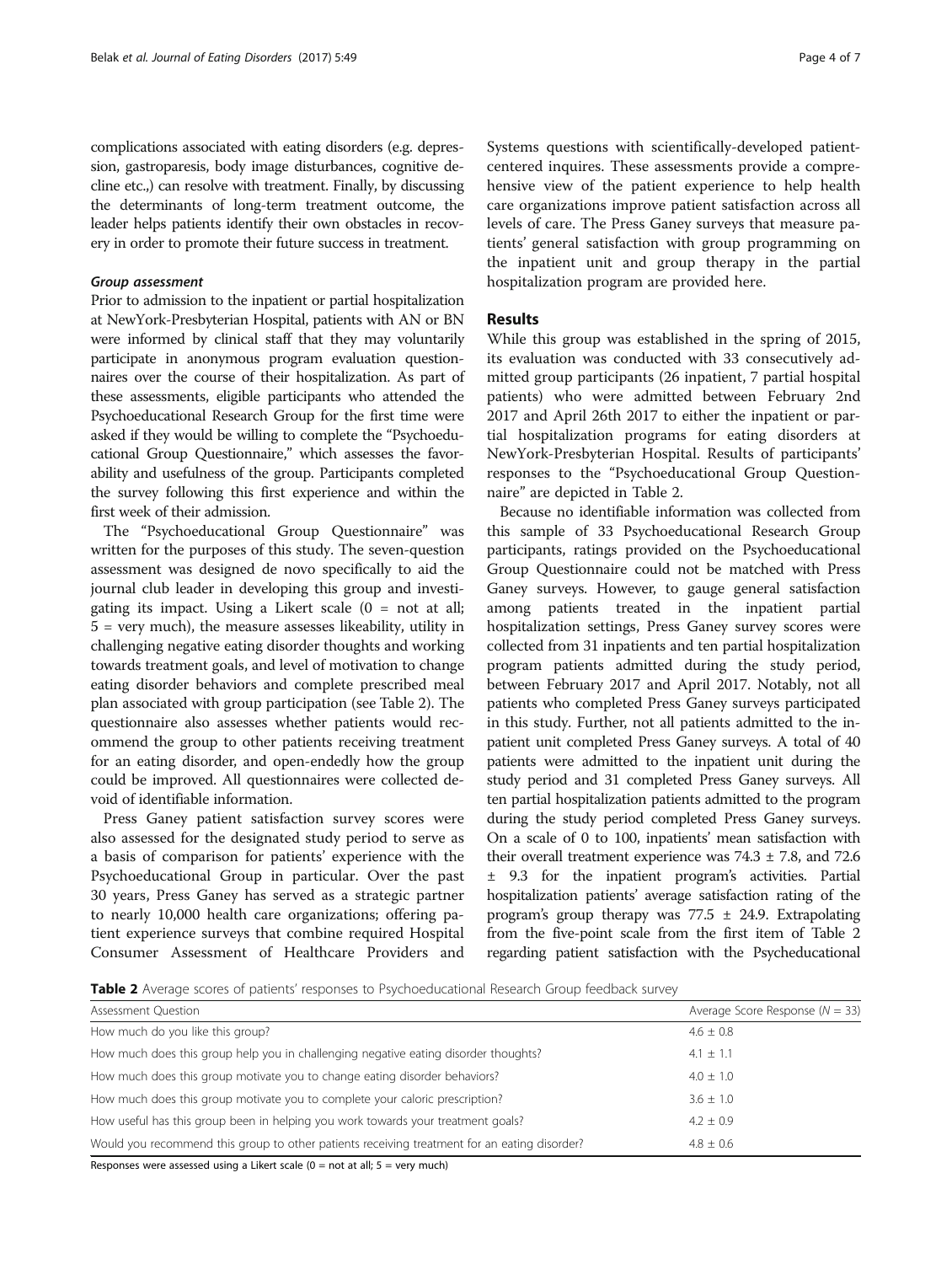Research Group, the average satisfaction score was  $92 \pm 16$ . Although the samples of those who completed the Psychoeducational Group Questionnaire and Press Ganey surveys are not completely matched and the scales on the two measures are different, the Psychoeducational Research Group appears to be a particularly well-liked experience relative to general group programming.

As per the authors' experience, this new method of administering psychoeducation and cognitive restructuring has been largely positively received. Patients have expressed great interest in and appreciation for this group, with some stating "this [information] gives me hope," or "I want to make sure this [medical complication] doesn't happen to me." Others have suggested this group "helped me clearly see why I have to eat," can serve as a "nice break" from meal exposures, and is "an interesting new way to help me work against the eating disorder." Positive preliminary objective and anecdotal findings suggest that further investigation of the group's usefulness is warranted.

## **Discussion**

Patients with AN or BN often struggle with intense emotions and distorted beliefs that can promote disordered eating and treatment interfering behaviors. Furthermore, a lack of trust in treatment can result in a poor therapeutic alliance [\[21](#page-6-0), [22](#page-6-0)], while patients' anosognosia, disordered thoughts about eating and shape and weight or cognitive inflexibility can inhibit treatment ad-herence [[5, 10,](#page-5-0) [23](#page-6-0)]. To help address these challenges, our Psychoeducational Research Group is designed to enhance patients' understanding of valuable information directly from the scientific literature about eating disorders that may otherwise be unavailable to them outside of treatment.

Rather than using more traditional and conversational Socratic questioning techniques, deferring to and explaining the scientific literature may be a more fruitful method of conducting cognitive restructuring in eating disorders, particularly when taking into account anosognosia and cognitive inflexibility. If a person with anosognosia, for instance, comes to understand the primary scientific literature regarding the negative impact of eating disorders on the body, it becomes difficult to maintain full belief that severe caloric restriction is healthy and could not possibly be responsible for bodily harm. By having a physical scientific paper in hand, group discussion is concrete and focused, thereby removing the opportunity for the person with the eating disorder to dismiss psychoeducational facts the provider is presenting as opinion (e.g. "it's your opinion that caloric restriction is unhealthy and we can just agree to disagree"). In short, a proposed mechanism of action is the concretizing of group information and discussion, making the

cognitive restructuring aspect of the intervention more palatable to the cognitive processing style of individuals with eating disorders.

Another potential mechanism of action could be that exposure to scientific information about the benefits of treatment and recovery may improve outcome expectancies, or beliefs about the consequences of engaging in care [\[24\]](#page-6-0), particularly considering that patients have cited that engaging in the group fosters hope. Research suggests that patients with more positive outcome expectations have enhanced therapeutic alliances and more adaptive treatment outcomes [\[24, 25\]](#page-6-0).

Based on our preliminary analysis, the group is both helpful and palatable to the patients. It appears patients like this group and would recommend it to others receiving eating disorder treatment. Patients also expressed their group participation was beneficial with regards to challenging eating disorder thoughts, improving motivation for eating behavior change, and working towards treatment goals. When equipped with concrete scientific evidence, this cost-effective intervention may help empower patients to recognize the severity of their illness, challenge and restructure disordered thoughts, refrain from maladaptive behaviors, and understand the logic behind their care.

By educating patients with primary literature, this group can also increase general awareness of research efforts and interest in research participation. Our sister institution, the Columbia Center for Eating Disorders, offers a similar research group to inpatients that emphasizes the importance of scientific research in the treatment of eating disorders. This group's potential to spark patients' interests in research initiatives may help expedite the rate at which clinical research is able to improve and be incorporated into clinical care.

## Limitations

This preliminary investigation has certain limitations. First, there is no control group with which to compare our results. Ideally, future research should follow a randomized controlled design so that the impact of the Psychoeducational Research Group can be evaluated relative to a control condition. Second, our results may not be generalizable due to our small sample size of largely Caucasian females. It remains to be determined whether our findings apply to larger samples of male and minority patient populations, as well as to those individuals with eating disorders who are receiving a less acute level of care than inpatient or partial hospitalization. Further, it is possible that the smaller number of patients who participated in the Psychoeducational Research Group more favorably rated the overall inpatient and partial hospitalization experiences. Finally, our study's assessment, although it may have face validity, does not have established psychometric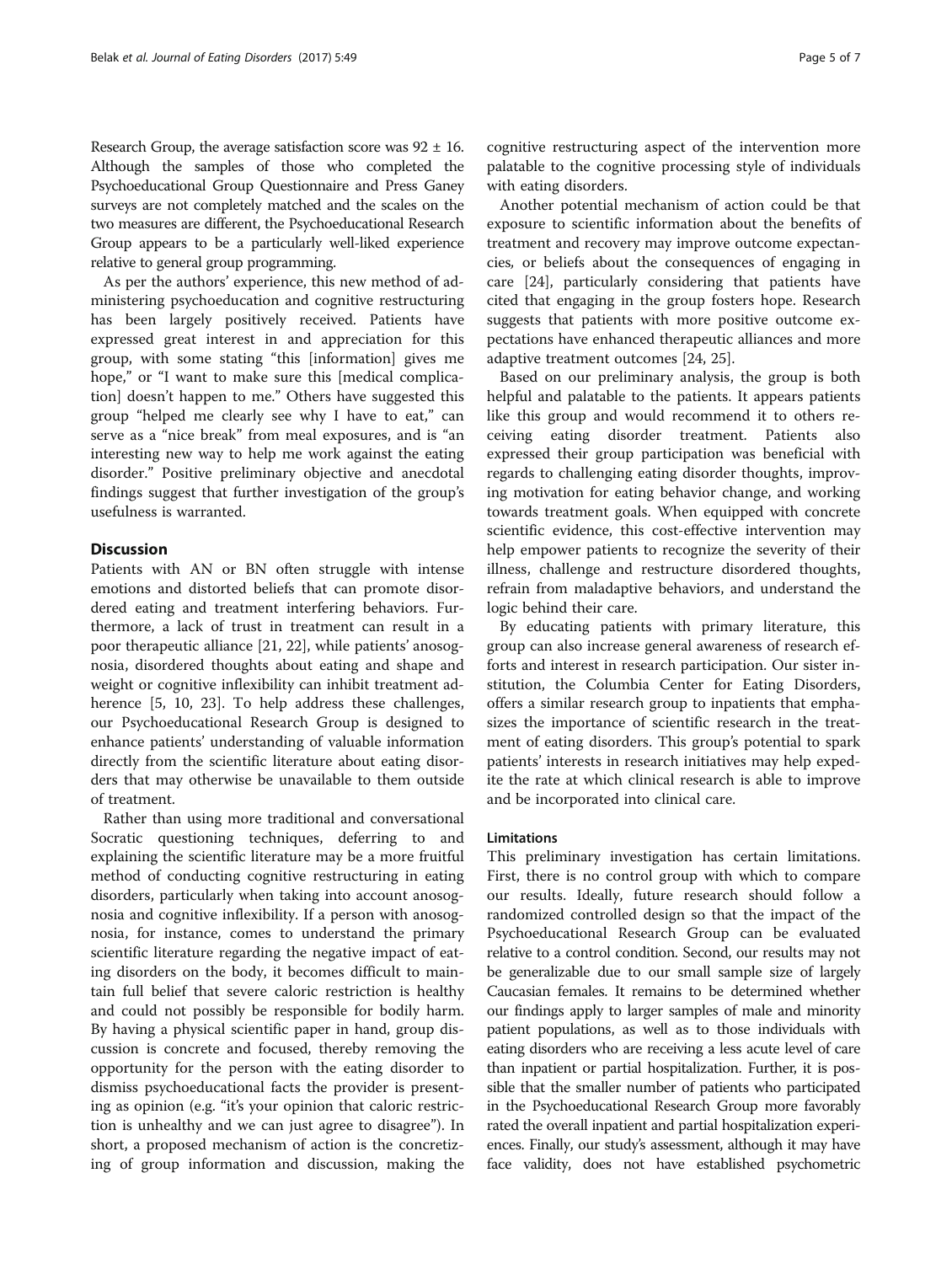<span id="page-5-0"></span>properties. Further investigation is needed to determine if responses on this assessment translate into patient's actual cognitive and behavioral changes.

## Future directions

While anecdotal and self-report results are promising, additional research may help elucidate the efficacy of this initiative and how exactly patients utilize this information. As part of a randomized, controlled trial, patients of different genders, ethnicities, and socioeconomic strata should be assessed before and after the group through measurements of their knowledge of eating disorders [[26](#page-6-0)] and overall levels of eating disorder pathology [\[27\]](#page-6-0). Evaluating eating disorder psychopathology and symptom frequency (via the Eating Disorder Examination; [[28](#page-6-0)]) before and after treatment among patients who engage in the group and those who receive more traditional psychoeducation may also help clarify the group's effectiveness. Assessing initial outcome expectancies for treatment among patients in either group should also be explored to help shed light on this novel group's potential mechanism of action. Furthermore, conducting routine interviews with patients to determine if there are circumstances under which they are able to use this information may help differentiate the effects of evidence-based treatment and this group when they are received in conjunction. Finally, follow-up assessments investigating symptom frequency and severity should be conducted to clarify whether this intervention has any long-term effect on eating disorder course.

## Conclusions

In conclusion, we encourage other eating disorder programs to consider implementing this new form of scientifically-driven, patient-centered psychoeducation. Teaching patients about primary literature in an ongoing, structured group could serve as a useful adjunct to existing therapies and may even enhance adherence to care in patients with illnesses that are notoriously difficult to treat.

#### Abbreviations

AN: Anorexia nervosa; BN: Bulimia nervosa

#### Acknowledgements

N/A

## Funding

This project was internally funded by Weill Cornell Medical College.

#### Availability of data and materials

The datasets generated during and/or analyzed during the current study are available from the author on request.

#### Authors' contributions

LB and TD were responsible for the study design, analysis plan, questionnaire design, and writing of the paper. LB conducted all data collection and analysis and initial drafting of the paper. EA, SK, and MS were involved in revising the paper critically for important intellectual content. All authors read and approved the final manuscript.

### Ethics approval and consent to participate

The need for approval and/or exemption was waived by the Office of Research Integrity of the Institutional Review Board of Weill Cornell Medical College. Consent was not applicable because this project does not constitute human subjects research (all data collected was de-identified).

#### Consent for publication

N/A

#### Competing interests

The authors declare that they have no competing interests.

## Publisher's Note

Springer Nature remains neutral with regard to jurisdictional claims in published maps and institutional affiliations.

#### Author details

<sup>1</sup> Department of Psychiatry, Weill Cornell Medical College, New York-Presbyterian Hospital, 21 Bloomingdale Road, White Plains, NY 10605, USA. <sup>2</sup> Department of Psychiatry, Columbia University Medical Center, 1051 Riverside Drive, New York, NY 10032, USA.

## Received: 6 May 2017 Accepted: 25 October 2017 Published online: 03 November 2017

#### References

- 1. Hudson JI, Hiripi E, Pope HG, Kessler RC. The prevalence and correlates of eating disorders in the national comorbidity survey replication. Biol Psychiatry. 2007;61(3):348–58.
- 2. Arcelus J, Mitchell AJ, Wales J, Nielsen S. Mortality rates in patients with anorexia nervosa and other eating disorders. Arch of Gen Psychiatry. 2011; 68(7):724–31.
- 3. Olmsted MP, Kaplan AS, Rockert W. Defining remission and relapse in bulimia nervosa. Int J Eat Disord. 2005;38(1):1–6.
- 4. Richard M, Bauer S, Kordy H. Relapse in anorexia and bulimia nervosa—a 2. 5-year follow-up study. Eur Eating Disord Rev. 2005;13:180–90.
- 5. Abbate-daga G, Amianto F, Delsedime N, De-bacco C, Fassino S. Resistance to treatment and change in anorexia nervosa [corrected]: a clinical overview. BMC Psychiatry. 2013:13–294.
- 6. Attia E, Walsh T. Behavioral management for anorexia nervosa. N Engl J Med. 2009;360:500–6.
- 7. Fassino S, Abbate-daga G. Resistance to treatment in eating disorders: a critical challenge. BMC Psychiatry. 2013;13:282.
- 8. Tan DJ, Hope PT, Stewart DA, Fitzpatrick PR. Competence to make treatment decisions in anorexia nervosa: thinking processes and values. Philos Psychiatr Psychol. 2006;13(4):267–82.
- 9. Nordbø RH, Espeset EM, Gulliksen KS, Skårderud F, Holte A. The meaning of self-starvation: qualitative study of patients' perception of anorexia nervosa. Int J Eat Disord. 2006;39(7):556–64.
- 10. Kaplan AS, Garfinkel PE. Difficulties in treating patients with eating disorders: a review of patient and clinician variables. Can J Psychiatr. 1999;44(7):665–70.
- 11. Prigatano GP, Schacter DL. Awareness of deficit after brain injury: clinical and theoretical issues. New York: Oxford University Press; 1991.
- 12. Fairburn CG, Cooper Z, Doll HA, et al. Transdiagnostic cognitive-behavioral therapy for patients with eating disorders: a two-site trial with 60-week follow-up. Am J Psychiatry. 2009;166(3):311–9.
- 13. Hay PP, Bacaltchuk J, Stefano S, Kashyap P. Psychological treatments for bulimia nervosa and binging. Cochrane Database Syst Rev. 2009;4: CD000562.
- 14. Murphy R, Straebler S, Cooper Z, Fairburn CG. Cognitive behavioral therapy for eating disorders. Psychiatr Clin North Am. 2010;33(3):611–27.
- 15. Shapiro JR, Berkman ND, Brownley KA, Sedway JA, Lohr KN, Bulik CM. Bulimia nervosa treatment: a systematic review of randomized controlled trials. Int J Eat Disord. 2007;40(4):321–36.
- 16. Brown RA, Lewinsohn PM. A psychoeducational approach to the treatment of depression: comparison of group, individual, and minimal contact procedures. J Consult Clin Psychol. 1984;52(5):774–83.
- 17. Andrewes DG, O'connor P, Mulder C, et al. Computerised psychoeducation for patients with eating disorders. Aust N Z J Psychiatry. 1996;30(4):492–7.